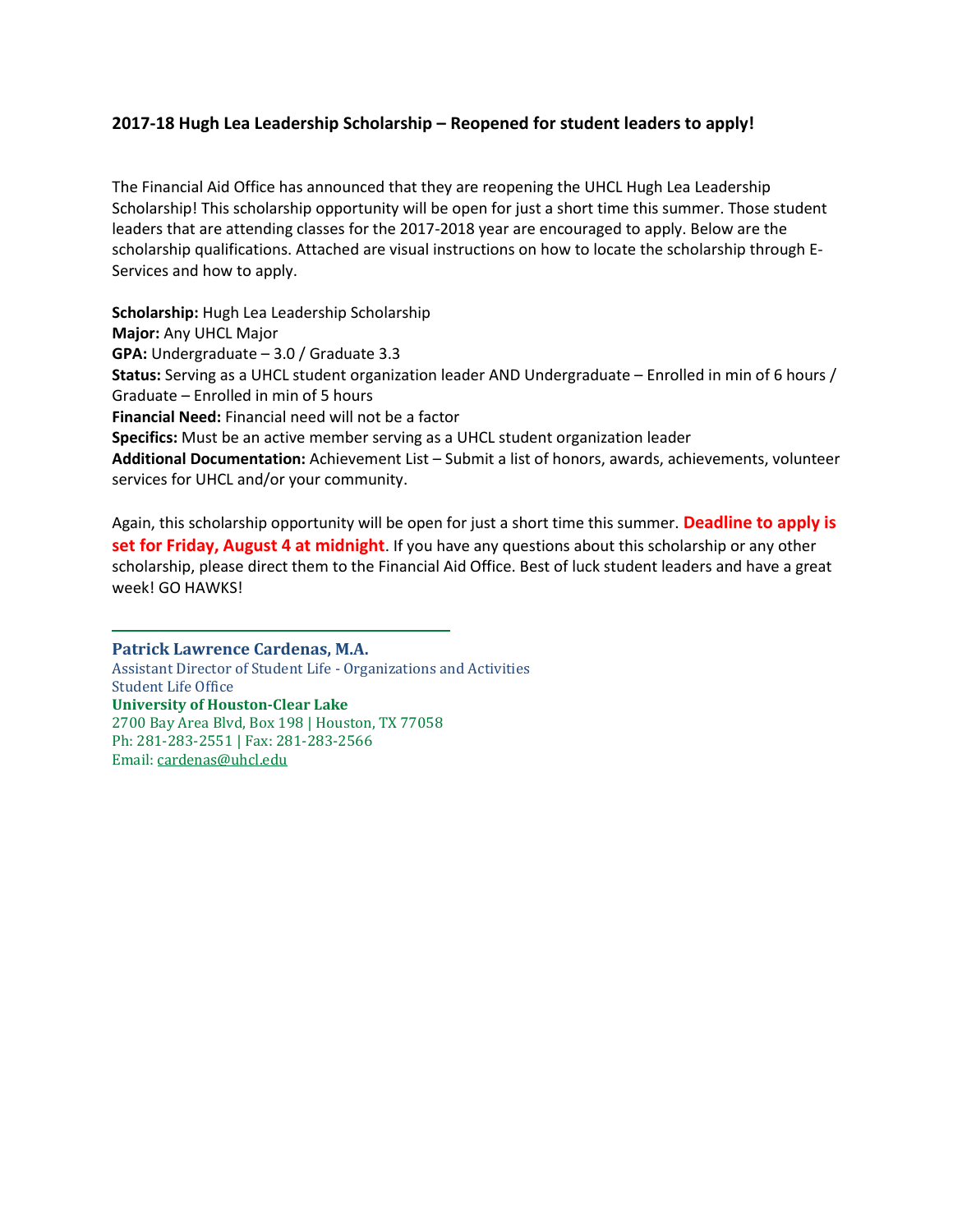## **Applying for the Hugh Lea Leadership Scholarship – Summer 2017**

**STEP 1:** Select *Financial Aid* in your E-Services Account.



**STEP2:** Select *Apply for UHCL Scholarships*. **STEP 3:** Select the *Search* button (no need to fill out the fields above).

| < Student Home                     |              | <b>Financial Aid</b>                                            |                |       |
|------------------------------------|--------------|-----------------------------------------------------------------|----------------|-------|
| <b>Accept/Decline Awards</b>       |              | <b>Search for Scholarships</b>                                  |                |       |
| View Financial Aid                 | ships        | <b>Search Criteria</b><br>00759<br><b>Institution</b>           |                |       |
| To Do List<br>÷                    |              | $\checkmark$<br>Career<br>Q<br><b>Acad Prog</b>                 |                |       |
| Apply for UHCL Scholarships<br>F   |              | Q<br><b>Acad Plan</b>                                           |                |       |
| <b>FAFSA on the web link</b>       |              | <b>Minimum GPA</b><br><b>Required</b>                           |                |       |
| FSA ID Website link                |              | sholarships I am eligible for<br>Sh<br>Clear Criteria<br>Search |                |       |
| Summer Aid Application<br>缸        | nk           | <b>Scholarship Title</b>                                        | <b>Details</b> | Apply |
| <b>NSLDS Student Access link</b>   |              |                                                                 | Details        | Apply |
| Intended Enrollment Form           | П<br>te Link |                                                                 |                |       |
| П<br>Direct Loan eMPN Website Link |              |                                                                 |                |       |
|                                    |              |                                                                 |                |       |
|                                    |              |                                                                 |                |       |